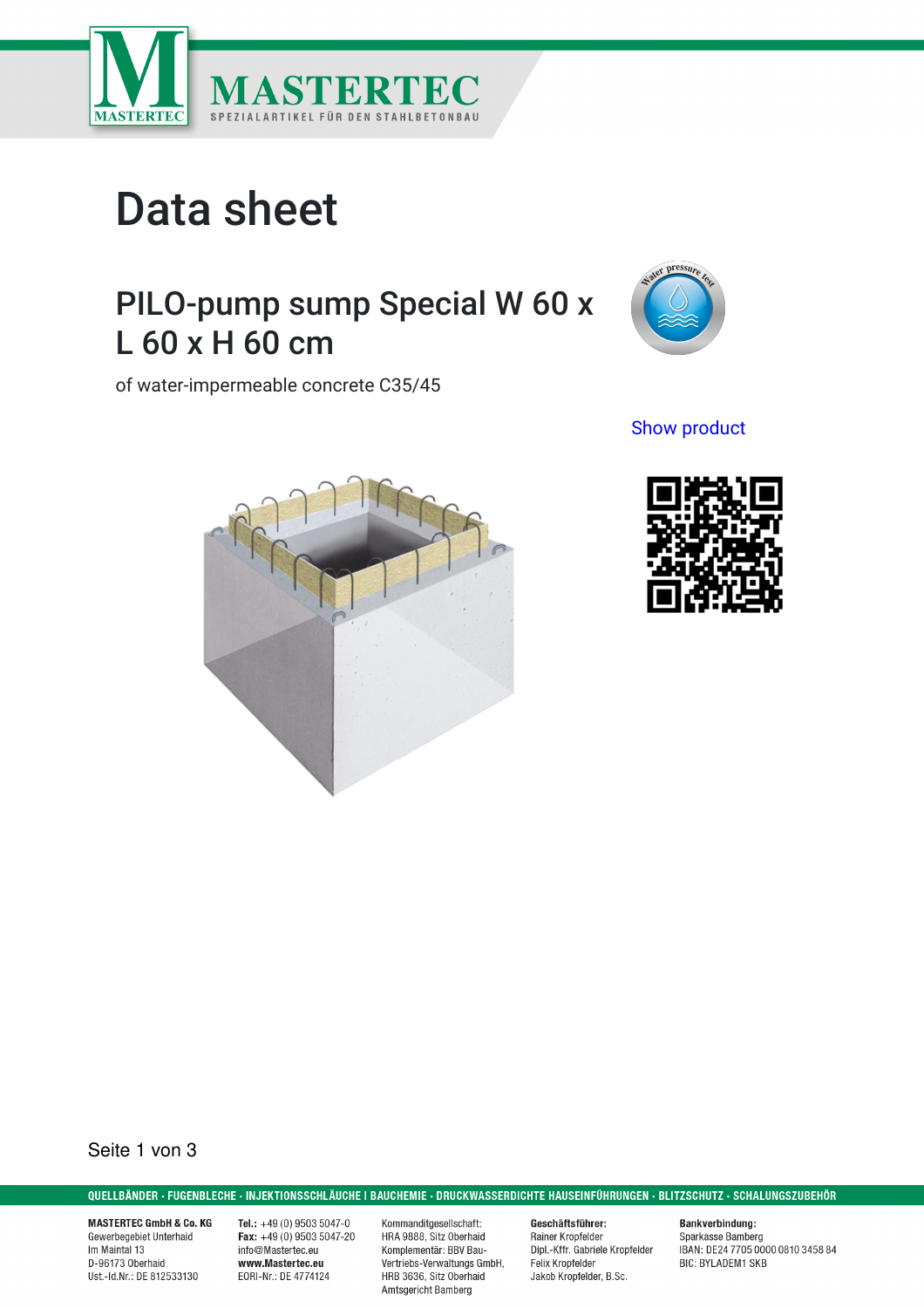

| article number:           | 090443                                                            |
|---------------------------|-------------------------------------------------------------------|
| GTIN:                     | 4251689531705                                                     |
| customs tariff number:    | 68109190                                                          |
| packing unit:             | рc                                                                |
| sales quantity unit:      | 1 Stk                                                             |
| weight per:               | $pc = 730 kg$                                                     |
| material:                 | water-impermeable concrete C35/45                                 |
| colour:                   | grey                                                              |
| wall thickness:           | $12 \text{ cm}$                                                   |
| reinforcement connection: | 8/15                                                              |
| joint sealing:            | watertight connection thanks to use of joint sheet metal MB (MPA- |
|                           | tested joint sheet metal)                                         |
| water pressure tight:     | according to DIN 4281 - 08.1998                                   |
| concrete quality:         | water-impermeable concrete C 35/45                                |
| Dimensions:               | inner dimension 60 x 60 x 60 cm - Lenght x width x height         |
|                           | outer dimension 84 x 84 x 72 cm - Lenght x width x height         |

Seite 2 von 3

QUELLBÄNDER · FUGENBLECHE · INJEKTIONSSCHLÄUCHE I BAUCHEMIE · DRUCKWASSERDICHTE HAUSEINFÜHRUNGEN · BLITZSCHUTZ · SCHALUNGSZUBEHÖR

**MASTERTEC GmbH & Co. KG** Gewerbegebiet Unterhaid Im Maintal 13 D-96173 Oberhaid Ust.-Id.Nr.: DE 812533130

Tel.:  $+49(0)95035047-0$ <br>Fax:  $+49(0)95035047-20$ info@Mastertec.eu www.Mastertec.eu EORI-Nr.: DE 4774124

Kommanditgesellschaft:<br>HRA 9888, Sitz Oberhaid Komplementär: BBV Bau-Vertriebs-Verwaltungs GmbH, HRB 3636, Sitz Oberhaid Amtsgericht Bamberg

Geschäftsführer: Rainer Kropfelder<br>Dipl.-Kffr. Gabriele Kropfelder Felix Kropfelder Jakob Kropfelder, B.Sc.

**Bankverbindung:** Sparkasse Bamberg<br>Bparkasse Bamberg<br>IBAN: DE24 7705 0000 0810 3458 84 **BIC: BYLADEM1 SKB**